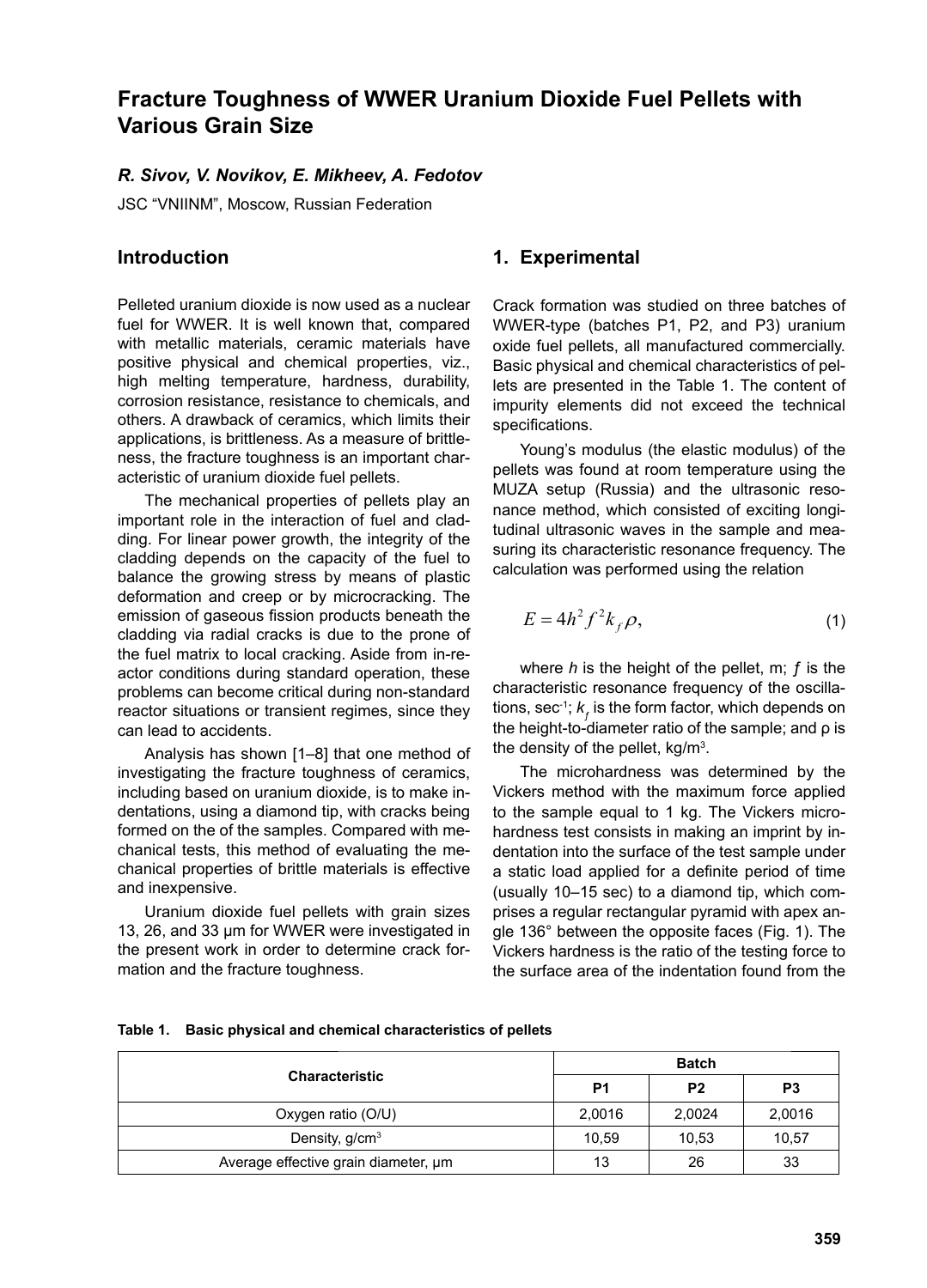

average length of its diagonals:

$$
H_V = \frac{2mg\sin\frac{\Theta}{2}}{d^2},\tag{2}
$$

where *m* is the load, kg; *g* is the acceleration of gravity; Θ = 136°; and *d* is the average length of two diagonals (*d*<sub>1</sub> + *d*<sub>2</sub>)/2, m.

The fracture toughness is the resistance of the material to the advancement of a crack in it. In linear fracture mechanics, the stress intensity factor *K* is used to describe the stress field near the crack tip. The condition for the onset of crack propagation can be formulated as the stress reaching a critical value. Then, if  $K<sub>1</sub>$  is the stress intensity factor for the loading conditions under which the crack edges move in a direction normal to the plane of the crack (first mode of deformation), then  $K_{1c}$  is the critical stress intensity factor of the first mode of deformation under static loads, which determines the stress intensity with rapid propagation of a crack. The factor  $K_{1c}$  is called the fracture toughness.



**Figure 1. Imprint in the surface of the sample Figure 2. Palmqvist (***a***) and half-penny (***b***) cracks**

A Mitutoyo HM-211 Micro-Vickers hardness tester machine (Japan) was used to determine the fracture toughness by making imprints on the surface of the sample and measuring the length of the diagonals and cracks formed. In most cases, this method of monitoring can be regarded as being nondestructive (fracture surface area ~0,01 mm<sup>2</sup>). Investigations can be performed on samples of any shape and size. The accuracy of the method depends on the care taken in monitoring the condition of the surface, the measurement error of the dimensions of the microcracks, and the effect of the residual stresses. The attractiveness of the method based on the direct determination of the fracture toughness is due to the possibility of making repeated tests on small surface areas. The load can be chosen on the basis of the need to obtain microcracks of a definite type: relatively small loads – radial Palmqvist cracks (Fig. 2*a*), which as they grow transform into well-developed semi-disk-shaped median half-penny cracks (Fig. 2*b*).

To a significant degree, the characteristics of



**Figure 3. Palmqvist (***a***) and half-penny (***b***) cracks on the surface of a sample before and after repeated polishing**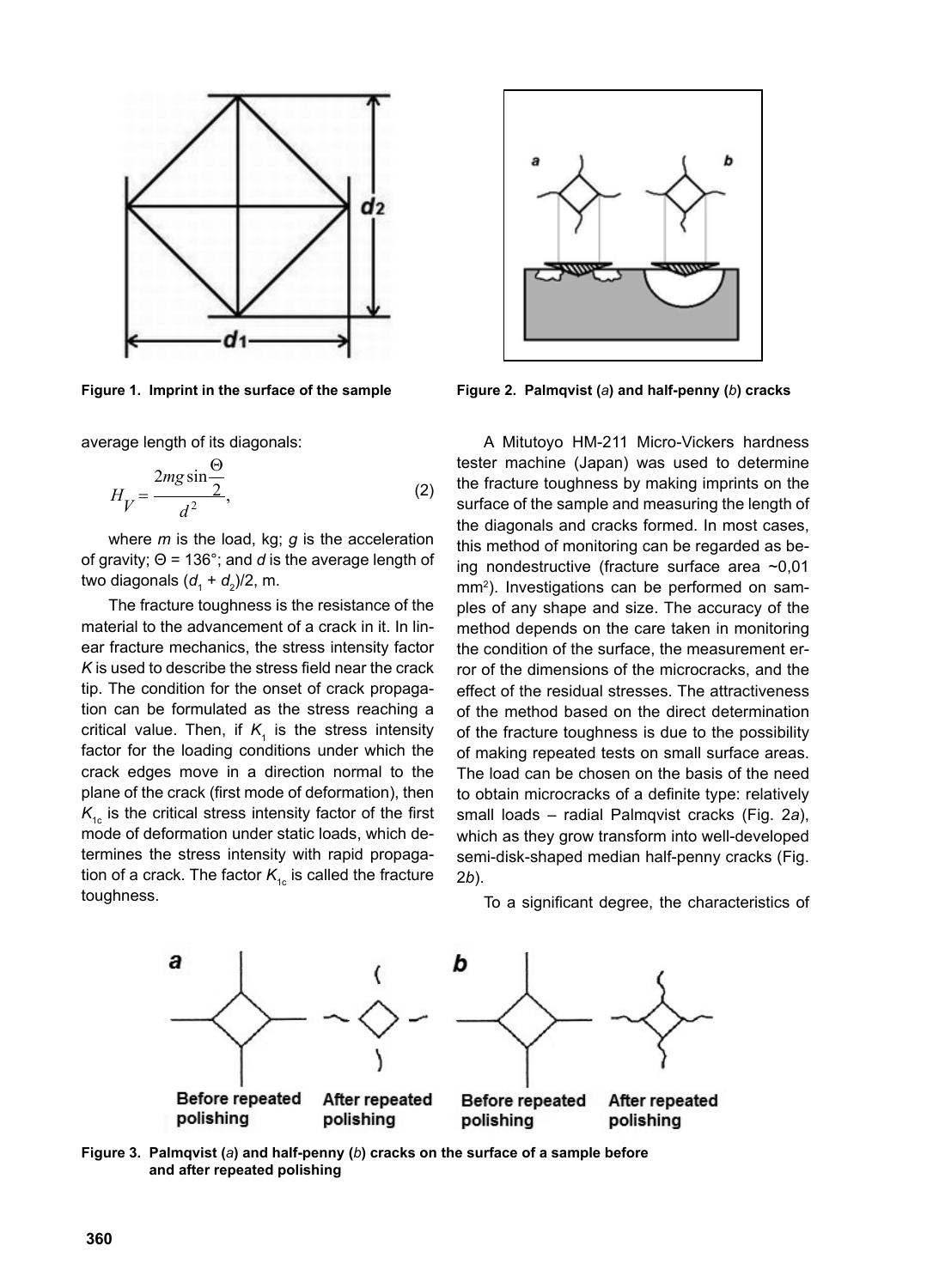cracks become noticeable after the surface of the sample is repeatedly polished: in the case where Palmqvist cracks are formed, a region with undeformed material is formed around the imprint (Fig. 3). Therefore, a conclusion can be drawn about the characteristic form of the cracks arising under a given load.

The determination of the fracture toughness is based on the relation between the crack length *L*  and the applied force *P*:

$$
L = nP^{2/3},\tag{3}
$$

where *n* is the coefficient of proportionality [9].

The investigation of surface cracks [10] encompassed a wide range of elastic materials with fracture toughness 0,9-16 MPa·m<sup>1/2</sup>. The computational expression had the form

$$
K_{1c} = \frac{0.15kH_{\nu}a^{1/2}}{\Phi} \bigg(\frac{c}{a}\bigg)^{-3/2},
$$
 (4)

where  $k \sim 3.2$  is a constant;  $\Phi = H/\sigma_{v} \sim 3$ is a limiting factor; σ<sub>*v*</sub> is the yield point, Pa;  $a = (d_1 + d_2)/4$  is half the average length of the diagonal of the imprint, m; and *c* is the average length of a median crack, measured from the center of the imprint, m.

The following relation was obtained for median cracks [11]:

$$
K_{1c} = 0.028 H_V a^{1/2} \left(\frac{E}{H_V}\right)^{1/2} \left(\frac{c}{a}\right)^{-3/2}.
$$
 (5)

Subsequent investigations [12–14] showed that the initially formed cracks have the form of Palmqvist cracks. They propagate radially along the median planes and remain near the surface of the sample. Upon unloading, they grow in length and somewhat in depth. As the load increases, the formation of median cracks becomes the predominant character of fracture.

The relation (4) was transformed as follows on the basis of a large number of experimental results and a detailed mechanical and mathematical analysis:

$$
K_{1c} = \frac{0.035 H_{\nu} a^{1/2}}{\Phi} \left(\frac{E\Phi}{H_{\nu}}\right)^{2/5} \left(\frac{l}{a}\right)^{-1/2}
$$

- for Palmqvist cracks, (6)

$$
K_{1c} = \frac{0,129H_{V}a^{1/2}}{\Phi} \left(\frac{E\Phi}{H_{V}}\right)^{2/5} \left(\frac{c}{a}\right)^{-3/2}
$$

- for half-penny cracks, (7)

where *l* is the average length of a Palmqvist crack, measured from the corner of the imprint, m [13, 14]. These expressions increased the reliability of the computed fracture tough-ness determined by the Vickers method. The results of the experiments using small (Palmqvist cracks) and large (median half-penny cracks) loads, calculated using relations (6) and (7), re-spectively, agree for materials whose elastic modulus lies in the range 43 GPa  $\leq$  E  $\leq$  407 GPa, the microhardness in the range 0,24 GPa ≤ HV ≤ 72 GPa, the fracture toughness in the range

0,5 MPa•m1/2 ≤ K1c ≤ 13 MPa•m1/2 [12]. In the present work, these expressions were used to cal-culate the fracture toughness.

### **2. Results and Discussion**

Young's modulus of a ceramic material can vary because of the presence of pores, dislocations, a second phase, and other microstructural detects. The effect of pores is especially large – the elastic modulus decreases with increasing porosity (decreasing density). The experimental Young's modulus of the fuel pellets correlates with the density  $\sim$ 95 % TD (the theoretical density), as is generally accepted for uranium dioxide pellets [5] (Table 2). For almost equal density for pellets from all batches and therefore the same general porosity, the elastic modulus increases with increasing grain size, which, evidently, is associated with the differences in the number, shape, size, and spatial orientation of defects.

For small loads, there exists a region of high microhardness [3]. For this reason, it is necessary to determine the optimal load above which the microhardness remains almost constant, so that in some approximation it can be assumed to be independent of the applied force and suitable for a characteristic of the material.

To determine the optimal load of the experimental pellets, their microhardness was measured in the range  $0,05-1$  kg in  $0,05$  kg steps (Fig. 4). The loading time, duration of the testing force, and the unloading time were 7, 15, and 7 sec, respec-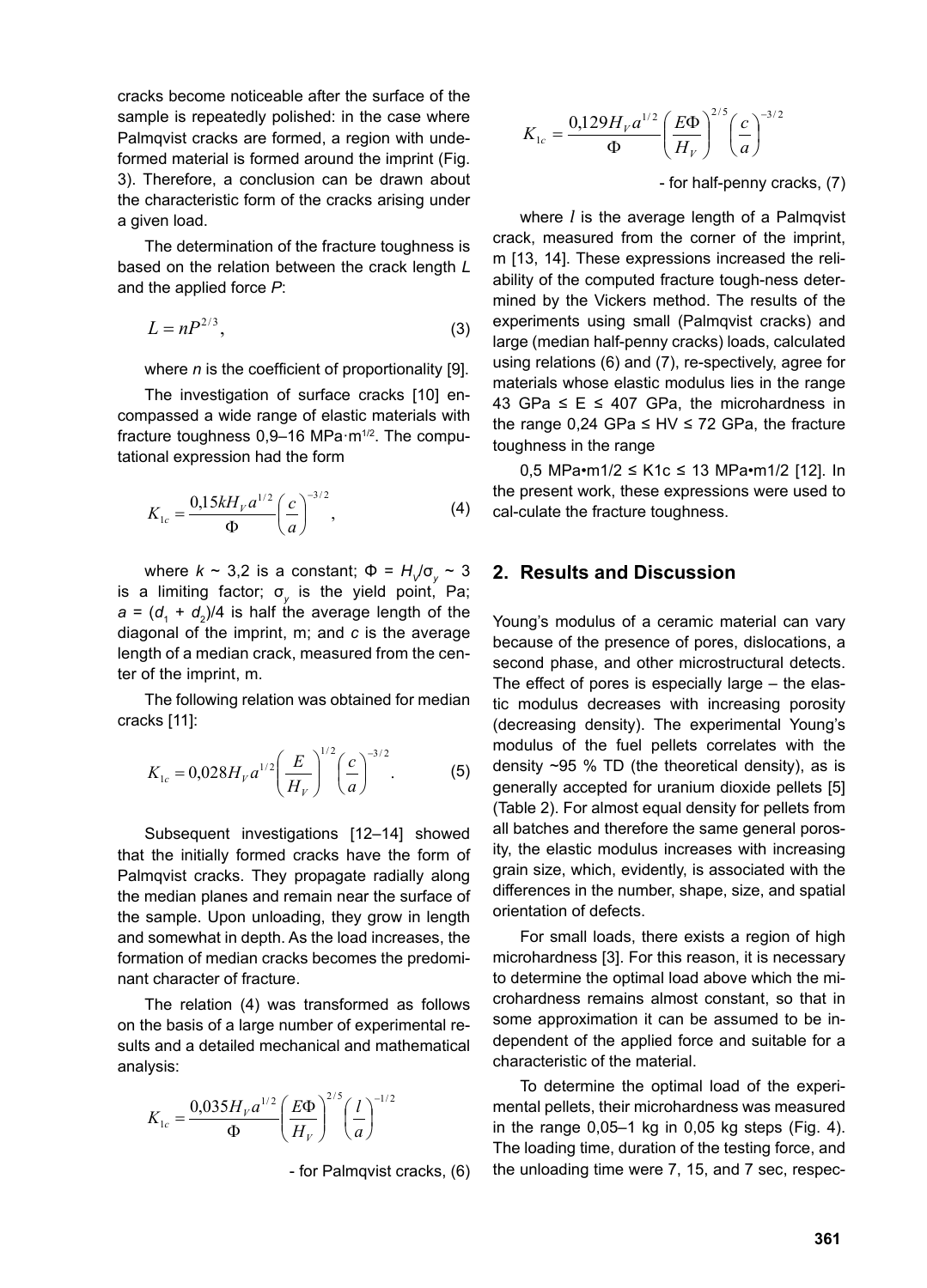| <b>Batch</b>                                    | E, GPa       | $H_{\nu}$ , GPa | $l/a_{_{av}}$ | $K_{1c}$ , MPa $\cdot$ m <sup>1/2</sup> |  |
|-------------------------------------------------|--------------|-----------------|---------------|-----------------------------------------|--|
| P1                                              | $184(3)^{*}$ | 5,52(0,04)      | 1,01          | 2,09(0,04)                              |  |
| P <sub>2</sub>                                  | 197(2)       | 5,73(0,04)      | 2,19          | 1,46(0,03)                              |  |
| P <sub>3</sub>                                  | 205(2)       | 5,80(0,04)      | 3,01          | 1,26(0,03)                              |  |
| The standard deviation is given in parenthesis. |              |                 |               |                                         |  |

**Table 2. Mechanical properties of pellets**

tively, as the optimum for uranium dioxide [8]. A horizontal section of stabilization of the microhardness is observed for samples of all batches with load ~0,5 kg and average microhardness 5,5, 5,7, and 5,9 GPa for the batches P1, P2, and P3, respectively. Thus, subsequent measurements of the microhardness of the materials were performed under the load 0,6 kg (see Table 2). The imprints were made from the center along the radius in four mutually perpendicular directions on the surface of the sample. As a result, no dependence of the microhardness of the pellets on the coordinates of the imprint was found, which confirms the uniformity of the mechanical properties of the samples.

The microhardness of the pellets from batch P1 with grain size 13 μm is lower than that of the pellets from batches P2 (26 μm) and P3 (33 μm), which corresponds to the theoretical notions concerning the reduction of the hardness of a polycrystalline material with decreasing size of its constituent crystallites [7, 8]. On the whole, the experimental microhardness of the pellets correlates with that of uranium dioxide [6–8].

The type of cracks arising on the surface of the experimental pellets was determined by comparing two series of photomicrographs of the imprints: before and after repeated polishing. In order for well-developed cracks to form, the force used to determine the fracture toughness of the materials is almost always greater than that used for measuring the microhardness. Thus, the load is 0,8–1 kg.



**Figure 4. Microhardness versus the load for pellets from batches P1 (♦), P2 (○), and P3 (+)**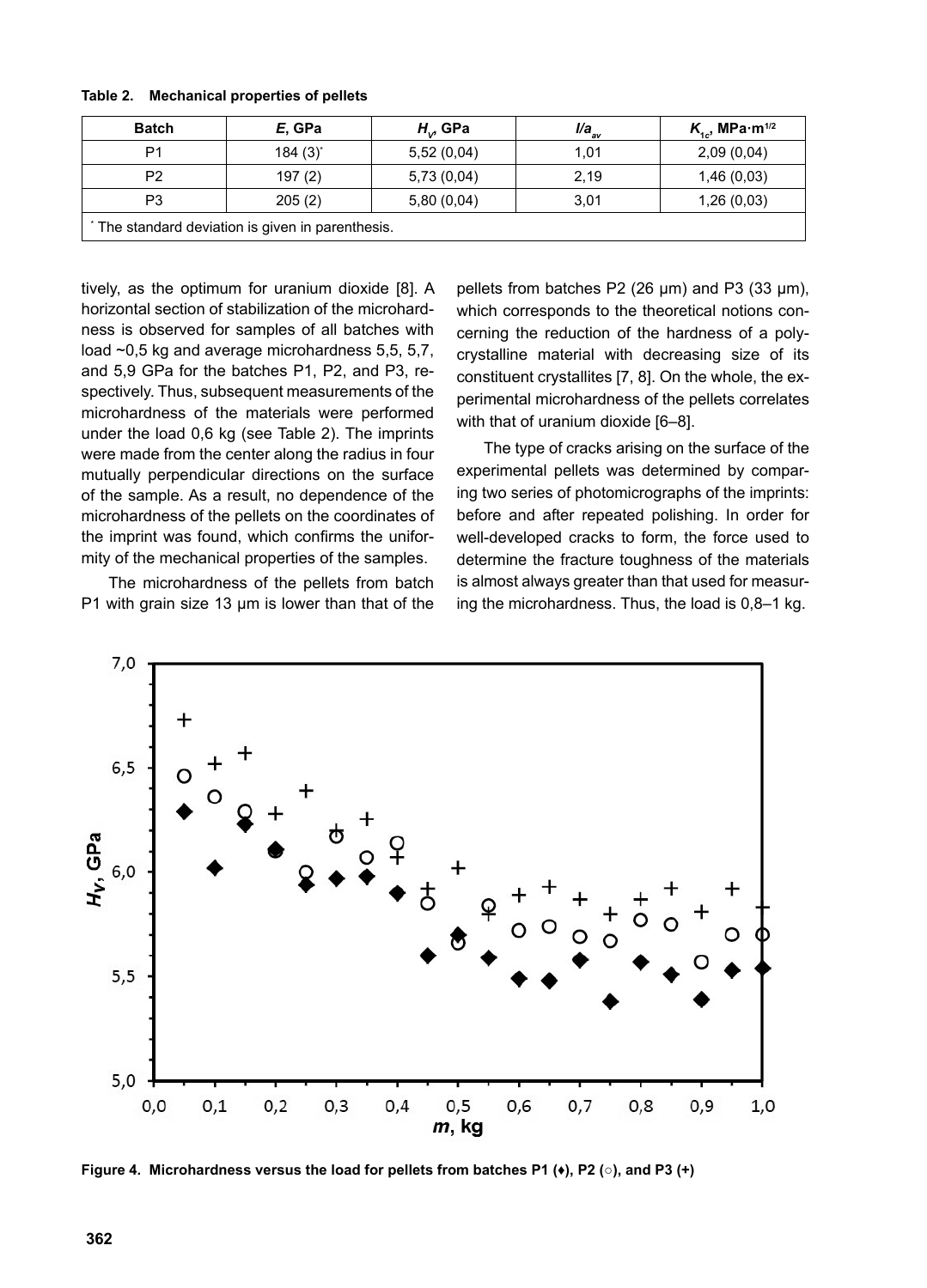It is evident in Figs. 5*a*, *b* that no visible changes are observed beneath the imprint in the experimental load range. Comparing Figs. 5*c*, *d* and Fig. 3*a* shows that the characteristic cracks formed in the experimental batches of pellets at loads up to 1 kg are Palmqvist cracks, which are characteristic of ceramic materials under relatively small loads.

To determine the fracture toughness, the pellets were subjected to loads up to 0,8 kg, since with larger forces asymmetric imprints with cleavages and a web of cracks were observed in some cases. Imprints with the straightest Palmqvist cracks which were continuations of the diagonals of the imprints were used for measurements. Otherwise, strongly distorted results can be obtained.

The fracture toughness of pellets from batches with the smallest grains is higher than that of pellets from batches with large grains (see Table 2). This can be explained by the particularities of crack advancement in the samples. It is evident in Fig. 6 that for large grains (batch P3) the cracks propagate freely over a significant distance right



**Figure 5. Characteristic appearance of the imprints and cracks on the surface of pellets from batches P1 and P2 after an imprint is made (***a***,** *b***) and after repeated polishing (***c***,** *d***)**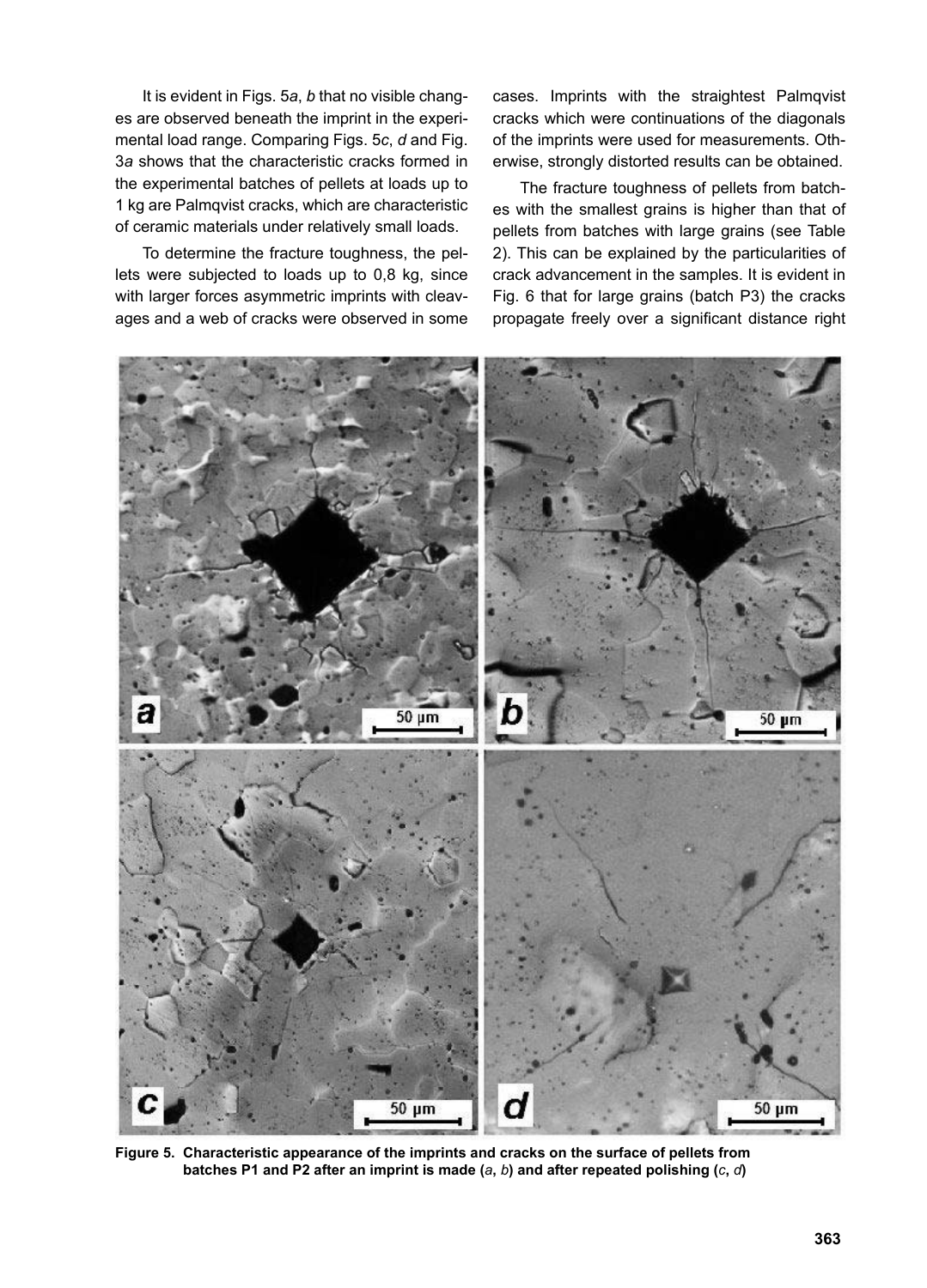through a grain (transgranular propagation); for smaller grains (batch P1) they propagate along grain boundaries with branching (intergranular propagation).

In small-grain materials, there exists a large resistance to intergranular propagation of cracks in the form of their blunting on large pores or a break in direction (reflection) of a crack on the grain boundaries [8]. Transgranular propagation is characteristic for materials with small pores and large grains. In this case, a crack can propagate over distances several-fold longer than the diagonal of the imprint. On the whole there are three basic variants of crack propagation which are associated with the grain size and the porosity of the material [8] (Table 3). For the same load, the average length of the cracks formed on the surface of large-grain pellets is two–three times larger, which qualitatively confirms their lower fracture toughness (see Table 2 and Fig. 7).



**Figure 7. Cracks on the surface of pellets from batches P1 (***a***) and P2 (***b***)**

**Figure 6. Cracks on the surface of pellets from batches P1 (***a***) and P3 (***b***)**

| Case | <b>Porosity type</b>                          | <b>Grain size</b> | Type of crack<br>propagation     | <b>Branching</b> |
|------|-----------------------------------------------|-------------------|----------------------------------|------------------|
|      | Fine intergranular                            | Large             | Transgranular                    | Not present      |
| 2    | Large pores<br>between grains                 | Small             | Transgranular /<br>Intergranular | Present          |
| 3    | Channels from pores along<br>grain boundaries | Small             | Intergranular                    | Present          |

**Table 3. Crack propagation versus the microstructure of ceramic materials [8]**